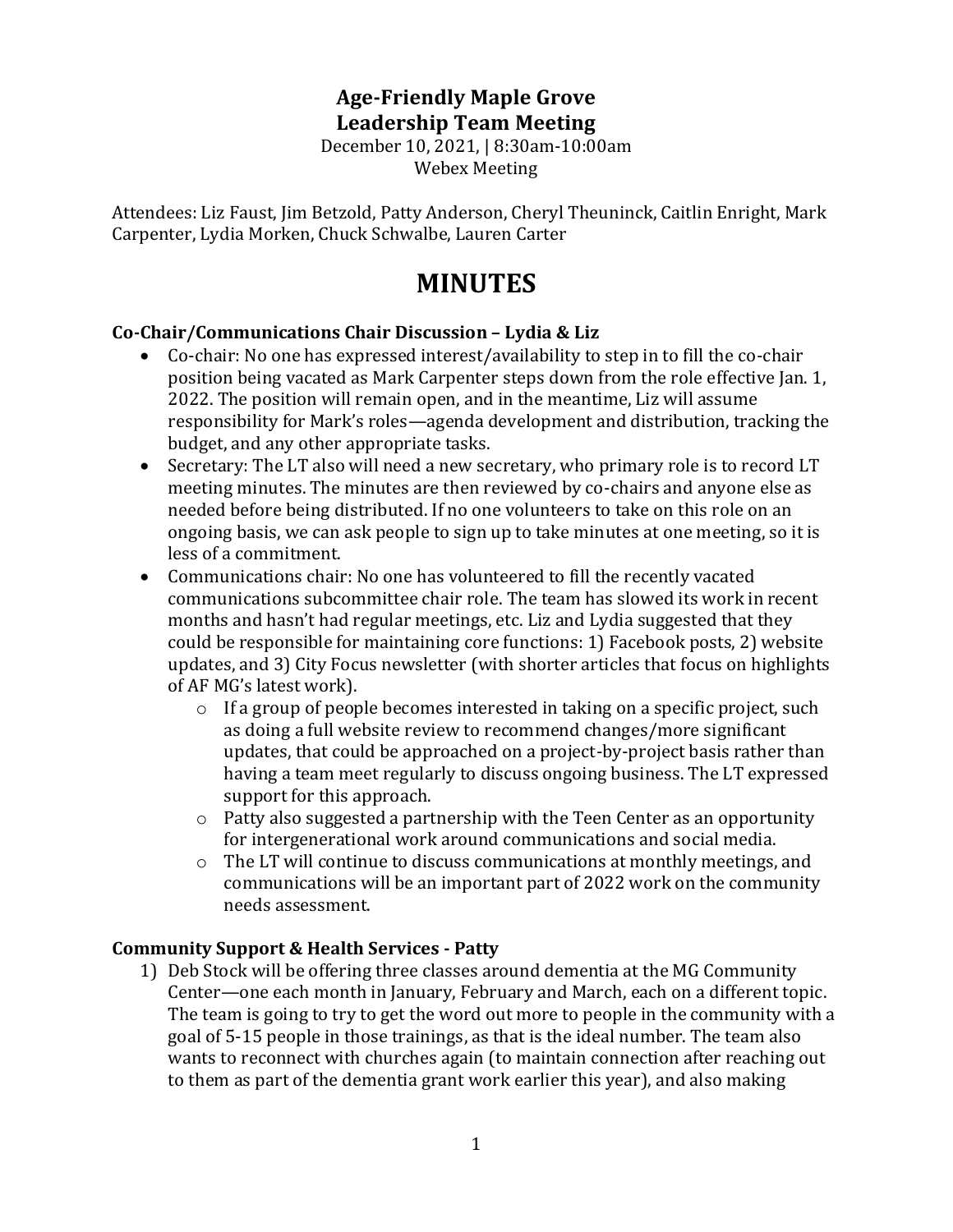connections with senior living communities so they can get word out to their residents.

- 2) A few team members met with three members of the Fire Department and had a very inspiring meeting. The three FD members are all relatively new to the City and are very focused on supporting older residents. Meeting highlights include:
	- a. FD is still focusing on functioning smoke alarms for all city residents, especially seniors. They are collaborating with CROSS/Meals on Wheels. Fire Education Specialist Jeremy Berger has delivered a meal to every Meals on Wheels recipient in Maple Grove to connect and let them know they could have their smoke alarm fixed/replaced. Jeremy delivers meals once/month to MG recipients and also visits every new recipient who joins the program.
		- i. FD staff noted "excessive storage" (slightly different from hoarding) as a common issue with many older people. There is a possibility of AF MG helping to bring awareness to that.
		- ii. Also some discussion about what information could be delivered Meals on Wheels recipients? Resources such as Senior Community Services, SNAP/food assistance, AF MG, My Ride, Metro Mobility, etc. This is something to pursue.
		- iii. The CSHS teams hope to meet with CROSS early 2022 to understand residents' needs.
	- b. FD has developed a Home Safety Assessment Survey, a booklet that guides you through doing your own home assessment. They are trying to empower older residents to take good care of themselves. They also are recruiting active seniors for volunteer positions. They hope to have a fire demo trailer someday but would need some fundraising to acquire one.
	- c. FD had some gift ideas for older people: 1) headlamps instead of flashlights (that way people are hands-free when walking around), and 2) stovetop fire stops, a gadget you put on your range that would put out a fire if it detects one.
	- d. The team has thought about trying to pinpoint areas of the city where there are a lot of isolated seniors—though they are scattered, as well. The FD said that Boundary Creek has already largely turned over so they are a lot of younger families there. But there are other pockets in the city.
- 3) Marie is transitioning out of work on the committee. She will still support Patty to some extent.
- 4) Lauren suggested sharing copies of a flyer that MG Hospital/North Memorial recently developed to help address isolation and mental health during the holidays. A beautiful tip sheet is available and she will share with Liz to help distribute. Lauren is also looking into Older Adult Mental Health First Aid online curriculum and whether the hospital could help fund that; this was arranged for a year ago but cancelled as NAMI didn't have the online curriculum for the class.
- 5) Caitlin also suggested Coffee Talk (Little Brothers Friends of the Elderly) as a good call-in resource for older people needing social connection. Senior Community Services also has a resource for helping people use technology to connect with family/friends.